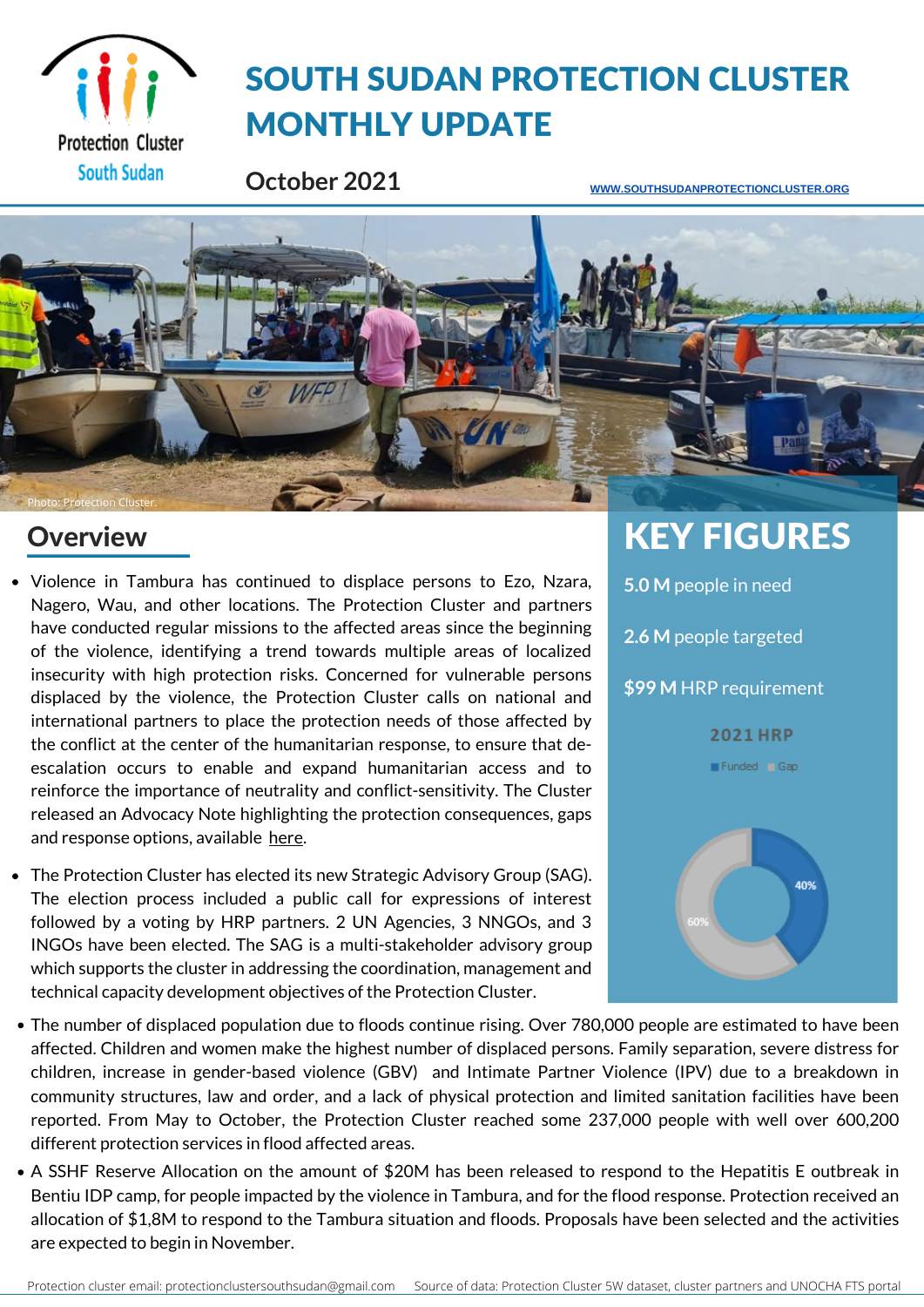### Child Protection Sub-Cluster

#### Flood response

Child protection partners continued to respond in flood affected areas. During October, partners participated in Inter-agency Rapid Need Assessments in Rubkona, Bentiu, Melut, and Panyikang. Increased protection risks and needs of children were reported as a result of displacement in all areas. Assessment findings reported cases of separation, urgent need of MHPSS due to distress, and support for other vulnerabilities. Access remains an issue due to floods and conflicts in several areas. Lack of access was reported by CP partners in locations around Upper Nile, Western Equatoria, Unity, and Jonglei. The impact of floods in Unity, Upper Nile and Jonglei will require further scale-up of child protection response in the affected locations.

**Roll out of the revised Child Protection Minimum Standards -** In collaboration with the global CPMS working group leads and the global CP AoR, the Sub-cluster organized a virtual roll out of the revised Child Protection Minimum Standards, launched in 2019. The roll out has been delayed due to the COVID-19 restrictive measures. The roll out targeted key CP actors including the sub-national CP AoR focal points, technical working group leads, and the Strategic Advisory Group. The participating organizations emphasized the need to work across sectors and noted that the CPMS remain a collaborative inter-agency tool, which links to other initiatives as the INSPIRE and the Humanitarian Inclusion Standards. As a follow up to the roll out event, the Sub-cluster will undertake a series of bi-monthly webinars/sessions on key thematic areas based on the selected standards relevant to the South Sudan context. Some of the most important standards identified include MHPSS, UASC, coordination, information management, sexual and gender based violence, strengthening family care and environment and working across other sectors(especially health and education).

#### Integrated child protection response

The Dallaire Institute for Children Peace and Security(DI) conducted several dialogues and discussions during October with communities and security sector actors on key child protection issues. The dialogues aimed to prevent and raise awareness to the police (South Sudan National Police Service) and community leaders, youths, and women, on their role in preventing the recruitment and use of child soldiers and CRSV, amongst building capacity on other child protection areas.

The events included a round table discussion for highranking police officials, with the participation of UNICEF, child protection actors and CSOs. As a result of the events, the SSNPS Action Plan and the Comprehensive Action Plan to prevent CRSV was updated. In addition, a guidance curriculum was officially handed over to the SSPDF and SSNPS to support the integration into their existing curriculum of key child protection considerations, including prevention of the recruitment and use of child soldiers, CRSV with focus on reporting the six grave violation and CSO collaboration in prevention of child protection violence.



unity Dialogue event on 13 October. Photo: DI



curity Sector Curriculum handover. Photo: DI.

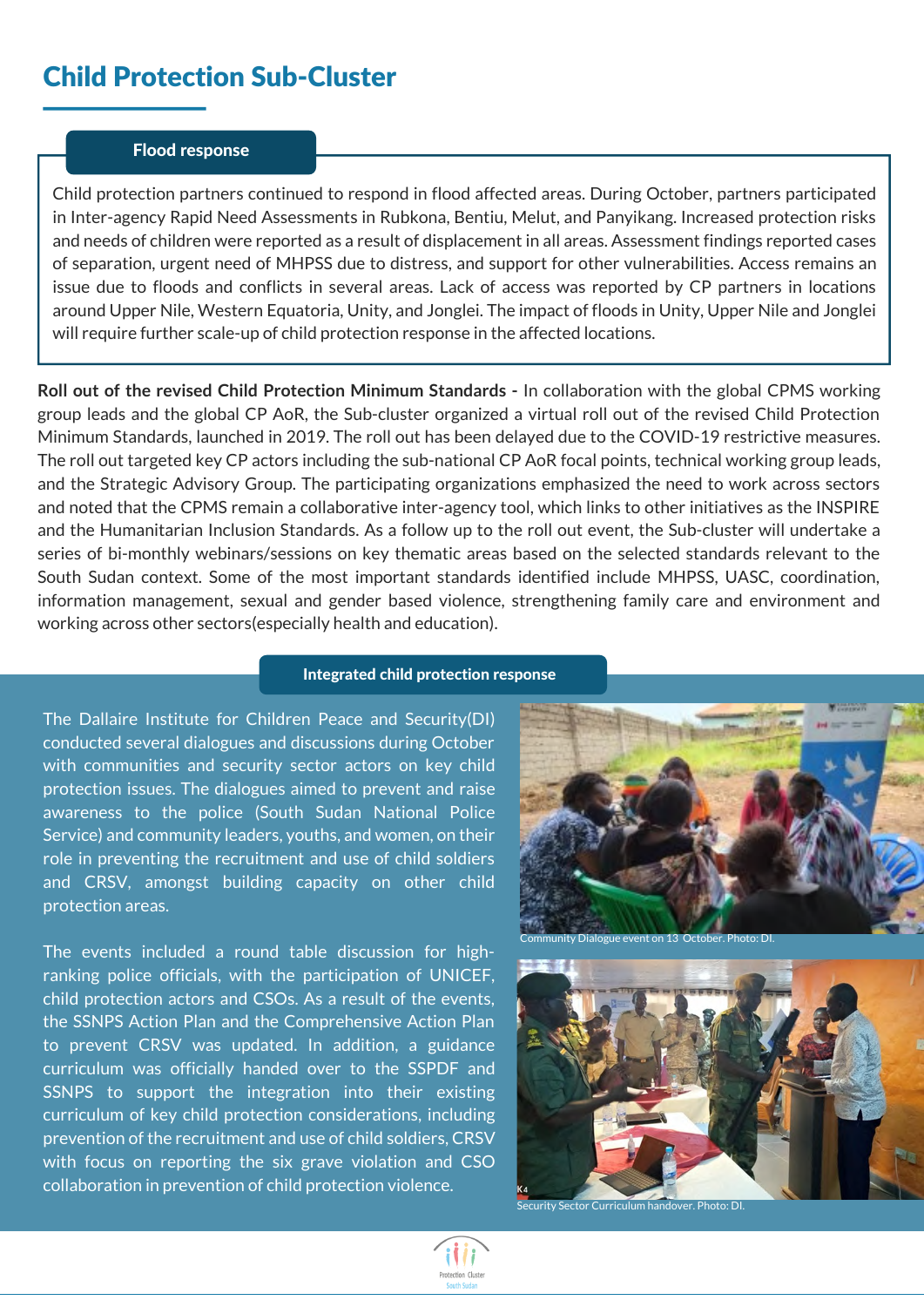### Gender-Based Violence Sub-Cluster

**Strengthening GBV response to the Tambura situation -** The Sub-cluster continues supporting the multisectoral response to the displaced population from Tambura. In the Inter Cluster Coordination Group (ICCG) mission to Yambio in October, the Sub-cluster identified the challenges faced by the partners, supported the State level ICCG, and supported partners responding in the area. In addition, 1,500dignity kits were handed over to DRC to support the displaced women and girls hosted in Ezo. Additional 1,500 kits will be delivered to CMMB and other partners. The low number of GBV partners and funding to the Tambura situation is hindering the effective response to the GBV concerns reported by the displaced population.

**GBV considerations in needs assessment tools -** In collaboration with the Senior Gender Advisor to the Humanitarian Country Team, the Sub-cluster conducted a reviewing exercise of the Interagency Rapid Needs Assessment (IRNA) tool, which is widely used in assessments across the country. Through the review, improvement on gender and GBV issues were recommended with the aim to broaden and improve the gender and GBV data collection, analysis and reporting.

**Integrated GBV response -** The Sub-cluster continued its collaboration with the Food Security and Livelihood (FSL) Cluster partners on GBV risk mitigation. The series of virtual training continued in October with over 25 FSL Cluster partners trained. The IASC guidelines on integrating GBV to FSL interventions and the GBV Guiding Principles were the main topics discussed. FSL partners were also trained on the role of non-GBV actors in supporting GBV survivors in locations without specialized partners, according to principles of the GBV Pocket Guide.

#### **Revising GBV SOPs**



Photo: GBV Sub-cluster.

The GBV Prevention, Response and Mitigation Standard Operating Procedures (SOPs) for Western Bahr El Ghazal was reviewed during a workshop in Wau. 24 representatives from different organizations participated in the exercise, including line ministries, chiefs, police personnel, women lawyers association and women led organizations. The draft SOPs has incorporated the recommendations drawn from several assessments conducted in the state, aiming to strengthen the support to GBV survivors.

#### **GBV** case management training

Through a 3-day GBV case management training, GBV actors in Lakes state increased their capacity to support GBV survivors who are referred to specialized services. 26 participants from different organizations participated in the training. Participants were trained on the ["survivor-centered"](https://data.globalprotectioncluster.org/en/documents/details/534) approach, which aims to create a supportive environment in which each survivor's rights are respected and in which the person is treated with dignity and respect.



Participants take part in Power Walk exercise. Photo: GBV Sub-cluster.

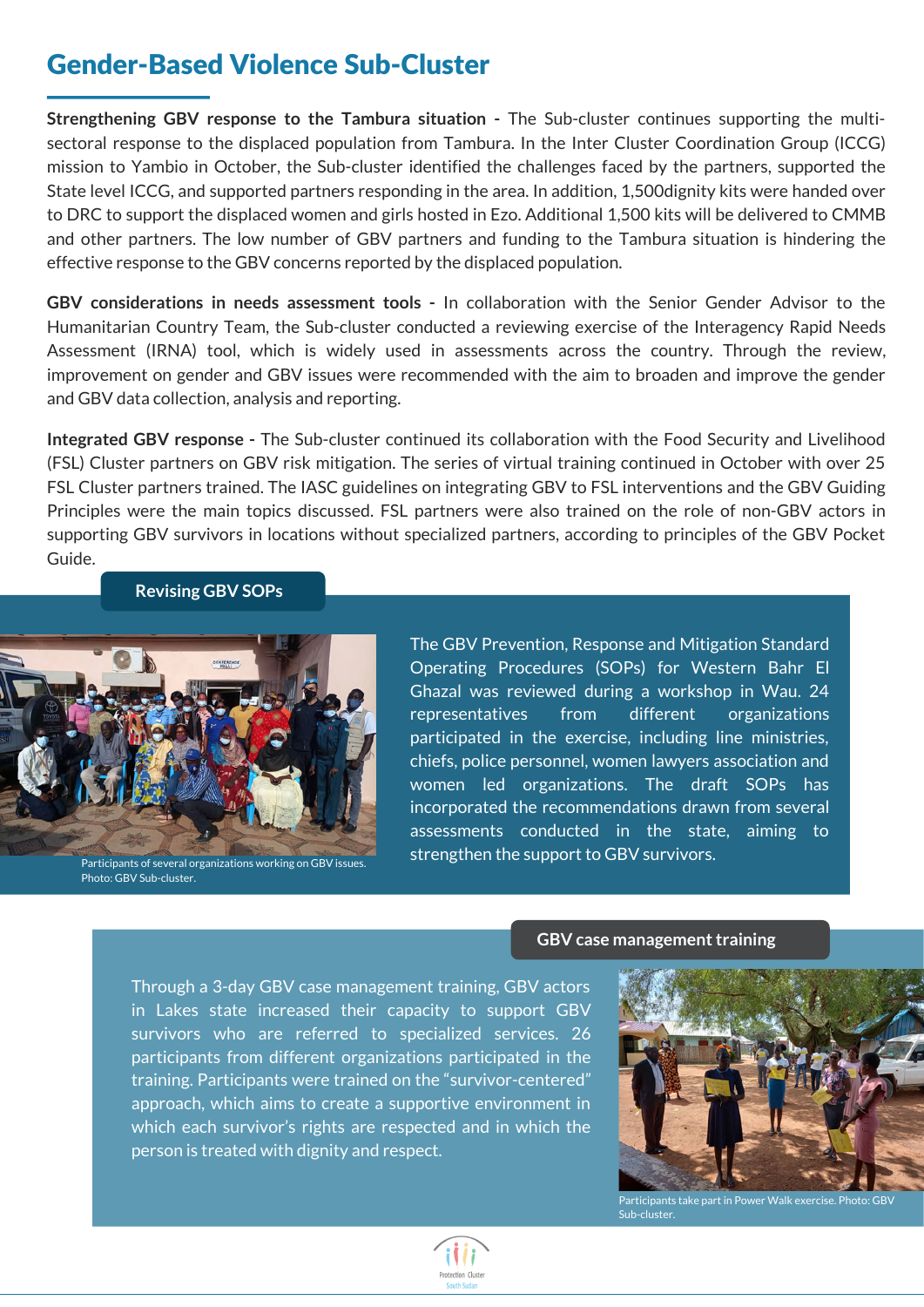### Mine Action Sub-Cluster

**Explosive Remnant of War (ERW)-Related Accidents -** No accidents from explosive ordnance were reported during the month of October.

**Explosive Ordnance Risk Education -** Although mine action clearance activities have been limited due to the COVID-19 pandemic until recently, mine action partners across the country have still been able to mitigate the risks of accidents through explosive ordnance risk education (EORE), which reached a total of 17,890 beneficiaries (3,838 women, 2,885 men, 5,435 girls, and 5,732 boys) in October 2021.

**Flood displacement and EORE** - In October, UNMAS was notified that people fleeing flooding and seeking higher ground sought shelter in a minefield in Againg payam in Canal/Pigi, Jonglei. UNMAS sent a mobile response team immediately to the are to provide EORE and will continue conducting EORE through November and until the beneficiaries can move from the location.

#### **EORE at schools**

UNICEF continues to empower national non-governmental organizations (NNGOs) and local grass root community-based organizations to carry out community and school-based EORE through a localization strategy. Under this strategy, UNICEF is supporting NNGOs to strengthen the capacity of other organizations on EORE, thus ensuring wider coverage of activities.

NNGOs undertake a seven-day full training or five-day refresher training on EORE to be accredited by the National Mine Action Authority (NMAA). This approach is a step towards sustainability as skills are transferred to local organizations.

From September 2021 to-date, four NNGOs have benefitted from this activity: (1) Institute for Promotion of Civil Society (IPCS) in Yei, Central Equatoria, which has four teams comprised of ten males and six females; (2) the Mobile Theatre Team (MTT) implementing in Renk and Melut, Upper Nile, which has two teams (seven males and one female); (3) the Community in Need Aid (CINA) based in Magwi, Central Equatoria which has one team (one female and three males); and, (4) Save Lives Initiative's (SLI) six teams (16 males and 12 females) conducting EORE in Lainya and Terekeka, Central Equatoria as well as Tambura and Mundri, Western Equatoria.



IPCS staff undertaking EORE refresher training to build their capacity as facilitated by Save Lives Initiative. Photo: Save Lives Initiative.

To report a suspicious object, please contact UNMAS at its 24-hour hotline (remains open during the COVID-19 crisis): **092 000 1055** or via email at unmas.ss.ops@unops.org

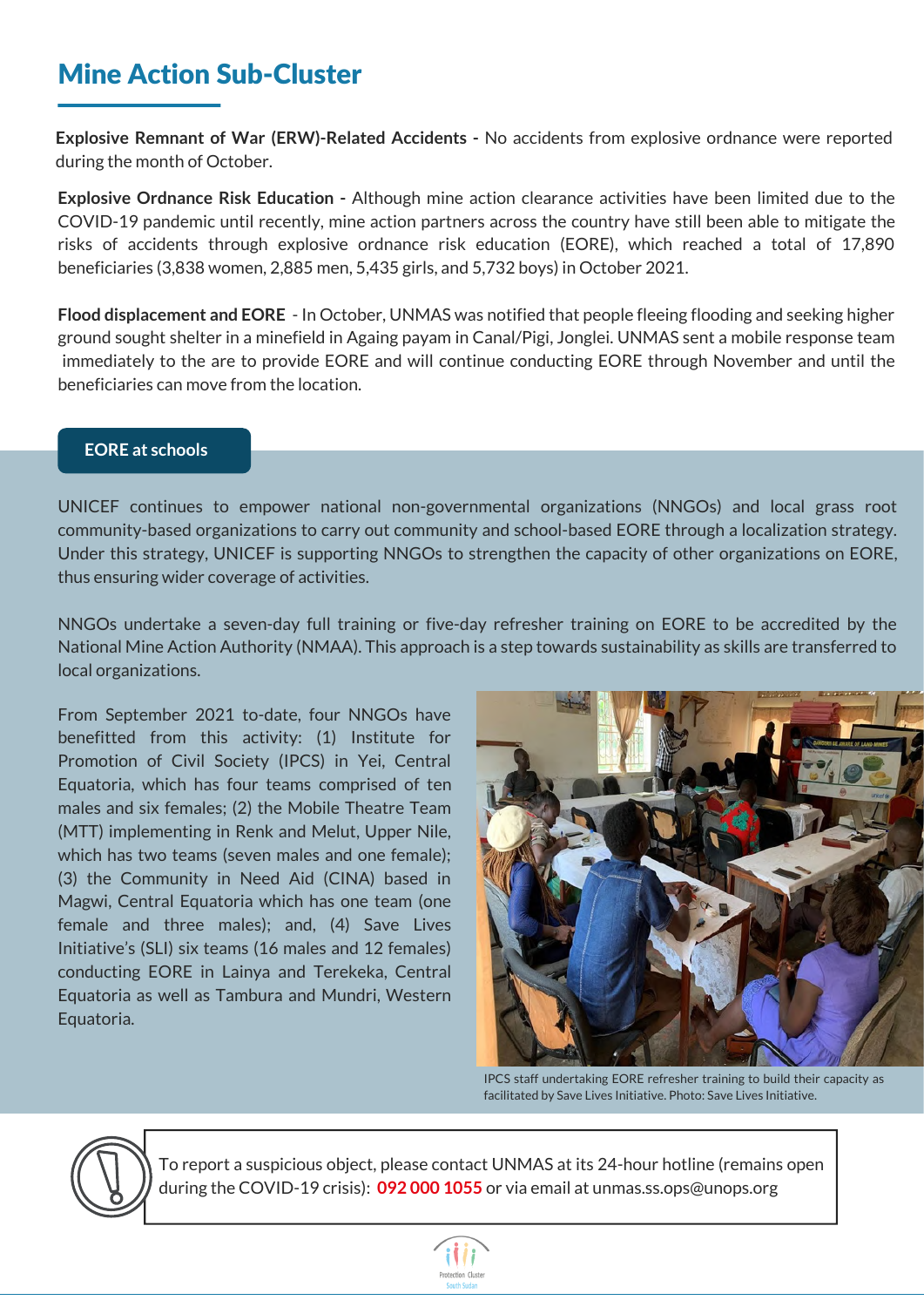## Housing, Land and Property Technical Working Group (HLP TWG)

Supporting PSNs with semi-permanent shelters



One of the tukuls before reparation. Photo: JRS.



of the semi-permanent shelters built at Ikpiro. Photo: JRS

An initiative of UNHCR, in collaboration with the Jesuit Refugee Service (JRS) and local government, is building semi-permanent shelters in Nzara and Yambio counties, Western Equatoria, for IDPs returnees. 55 semi-permanent shelter have been already constructed to cater to the shelter and protection needs of persons with specific needs (PSN).

The construction of the shelters follows the "due diligence" on land rights and shelter, reducing as much as possible the risk that the construction of shelter causes or contributes to increasing tensions and conflicts around land and avoid future eviction of the beneficiaries. The Quick Impact Project(QIP) is supporting to ensure right to adequate housing, which is an aspect of the right to an adequate standard of living. Adequate housing avoids several protection risks to persons of concerns. The beneficiaries of the QIP shared their gratitude to JRS and UNHCR:

"*I have a large family which includes, my mother and 4 younger sisters and 2 brothers. All of us were sharing the single room, and it was very difficult for usto do any other construction to create some space. It was also hard for usto renovate thistukul every year with grass, because you all know, things are very expensive in the market. Thank you JRS and UNHCR for your love for us, not only me, but* for *my family members too. We can sleep in concrete house now like the big guys, rains will not be our problem. May God bless you. "*

**Sunday Borot**

person with disability and a beneficiary of the Sunday Borot<br>
person with<br>
disability and a<br>
beneficiary of the<br>
semi-permanent<br>
shelter

### Mobile Protection Coordination

In October, violence in Tonj East led to fatalities as part of the ongoing conflict between Luachjang and Rek Dinka communities. In Tonj North, a series of fatal incidents were reported between Leer and Nyang Akoc sections that led to multiple fatalities. Fighting between armed groups in Kupera and Dongoro payams in Lainya County displaced persons to the neighboring villages and others to Uganda seeking safety. Humanitarian organizations relocated seven staff members from Wuji/Limuru to Limbe and suspended health outreach activities. In Pibor, humanitarian organizations relocated their staff due to threats of youth groups on demands for employment.



Flood-affected houses in Twic East. Photo: DRC.

Mobile protection teams have been recently deployed to some of the areas identified as priority for protection response. The teams from DRC, IOM, MHA and UNHCR have deployed to Tambura, Mundri West, Raja, Kuerjina, Ayod, Canal/Pigi and Twic East. Multi-sectoral response has been recommended to all the locations.

The MPC also identified as priority locations for deployment in October the following locations: Magenis, Old Fangak, Nyirol, Lafon, Aweil, Kuajok, Wau, Nagero, Tambura, and Ezo.